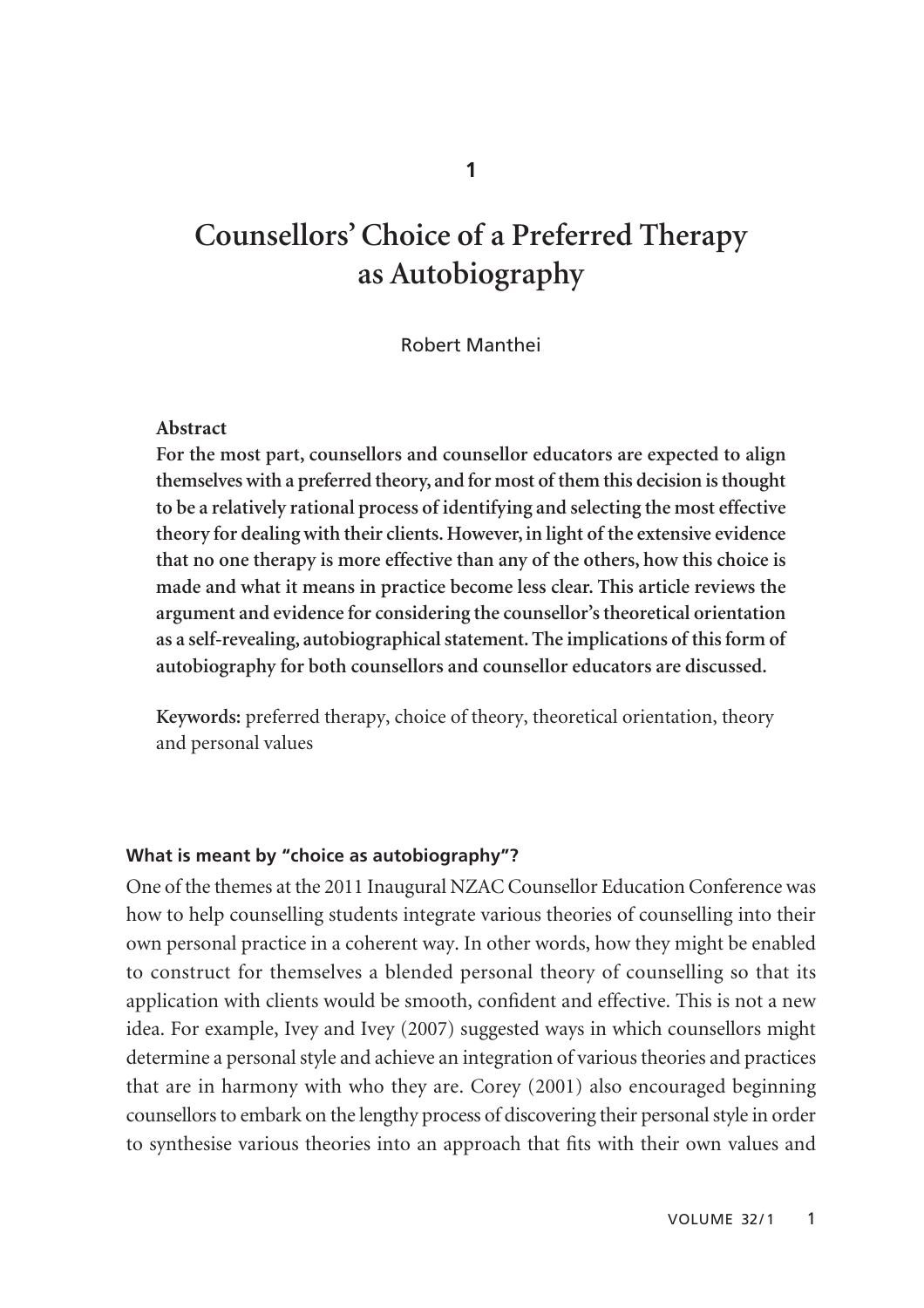strengths. In Australia, Pelling, Bowers and Armstrong (2006) encouraged beginning counsellors to self-reflect, discover their own personal values and, eventually, construct a "personal integrative approach to learning and practising counselling" (p. 1). In my book *Counselling: The Skills of Finding Solutions to Problems* (1997), I included an exercise encouraging readers to articulate their own theory of helping "by describing the values, attitudes and beliefs that shape and influence your work as a counsellor, the goals you have for clients and the techniques you use in helping others" (p. 9). The latter—their preferred techniques taken from other theories and approaches—I called a form of *personal and professional autobiography*. This article explores what is meant by that term and suggests that counsellors and educators should be more cognisant of the critical role their own personal background, values and beliefs play in forming an allegiance to a particular approach to counselling.

### **Problems in constructing a personal theory of counselling**

I have come to think that such a task is a huge challenge for counsellors, new or experienced, especially when it is considered that, depending on the source and the date of the publication you consult, there are between 250 and 450 (some say more) approaches to counselling and/or psychotherapy (Henrik, 1980; Ivey & Ivey, 2007; MacLennan, 1996). How could counsellors be expected to survey a sizeable number of these approaches, carefully analyse them, and then sensibly integrate them into their own belief systems in an effort to construct their own personal maps for helping others? This is a tall order indeed.

As early as 1934, Carl Jung wrote: "It is in fact largely immaterial what sort of techniques [the therapist] uses for the point is not the technique but the person who uses the technique…the personality and attitude of the doctor are of supreme importance" (as cited in McConnaughy, 1987, p. 304). Since then, researchers have provided substantial evidence to support Jung's view that there is essentially no difference in effectiveness among the approaches (e.g., Ahu & Wampold, 2001; Luborsky, Singer, & Luborsky, 1975; Smith, Glass, & Miller, 1980), including the various family therapies (Liddle, 1982). Although this information is contested in some meta-analyses (see, for example, Cooper, 2008), the differential effectiveness that has been found (usually favouring CBT for certain kinds of client problems) is small, with an effect size of about 0.2. However, even this difference is questioned and some recent reports (see, for example, Hubble, Duncan, Miller, & Wampold, 2010; Miller, Wampold, & Varhely, 2008) have suggested that this modest effect size disappears when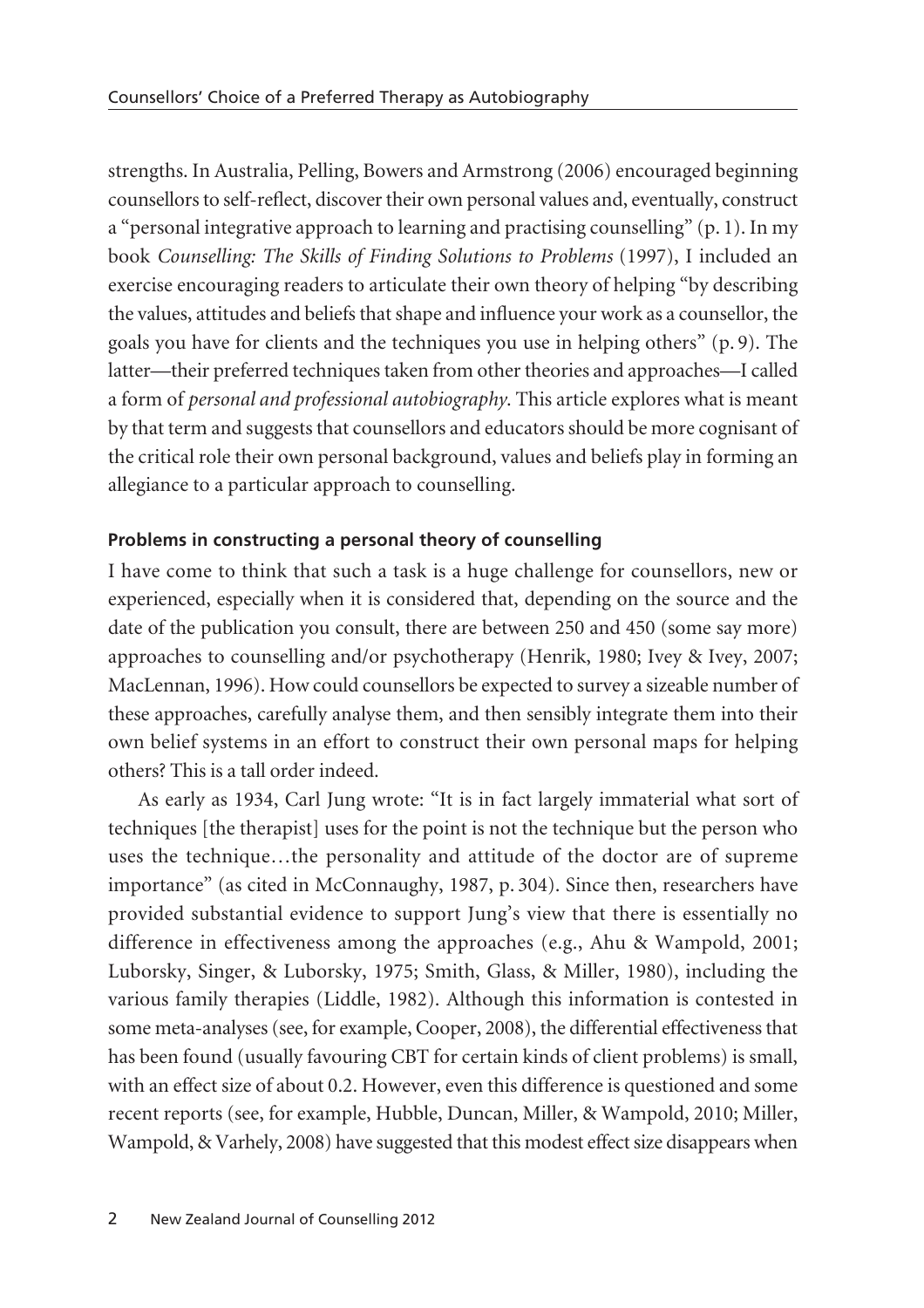the *impact of therapists' allegiance to the theory they are using* [my italics] is controlled. In fact, Miller et al. (2008) reported that the therapeutic effect of therapist allegiance to a treatment or theory was up to three times larger than the effect produced by the theory/treatment itself. Thus, the statement "all treatment approaches have won, and all deserve prizes" (Hubble et al., 2010, p. 33) still seems to hold.

#### **In the absence of a "best" theory, what makes a difference?**

Over 30 years ago, Cummings and Lucchese (1978)—like Carl Jung—speculated that it was the belief of the therapist in the approach or orientation being used that was critical to its success with clients, not the technique itself. On that basis they argued strongly for counsellor education courses to expose students to multiple orientations during their training so they could make a reasoned commitment to a preferred theory and avoid being overly influenced by one approach, or what these authors called being captured by a "psycho-religion." Some years later, Lambert (1986, 1992) identified and ranked his by now famous four common therapeutic factors and their impact on counselling outcome: extra-therapeutic variables (which more recently includes client variables) (40%); common variables (later called relationship or alliance variables) (30%); hope, expectancy, placebo variables (15%); and model or technique (15%).

The relative importance of these factors has recently been altered so that model or technique is now thought to contribute only about 1% to successful outcome (Wampold, 2001) while the importance of client, therapist and alliance variables has been elevated. In addition, the original assumption that these factors were discrete and additive was said to be false (Wampold, 2001). Instead, they were to be understood as interdependent, dynamic and influenced by the context in which they were being used (there is a good discussion of this material in Hubble et al., 2010). The important point here is that the therapeutic importance now accorded to theory or technique has been reduced from 15% to about 1%.

Nevertheless, Liddle's (1982) assertion that "Today's clinician is faced with the question—to which school of therapy should I profess my allegiance?" is, I believe, regarded as important, since most counsellors still believe that "one cannot not have a theory" (Liddle, 1982, p. 243). Thus, if asked, most practising counsellors would probably name a preferred theory, while others might say that they were "eclectic" in their use of technique and theory, presumably meaning that they used several theories in some integrated way in their work with clients. Likewise, counsellor education courses also tend to be centred on, or favour, one approach over others (some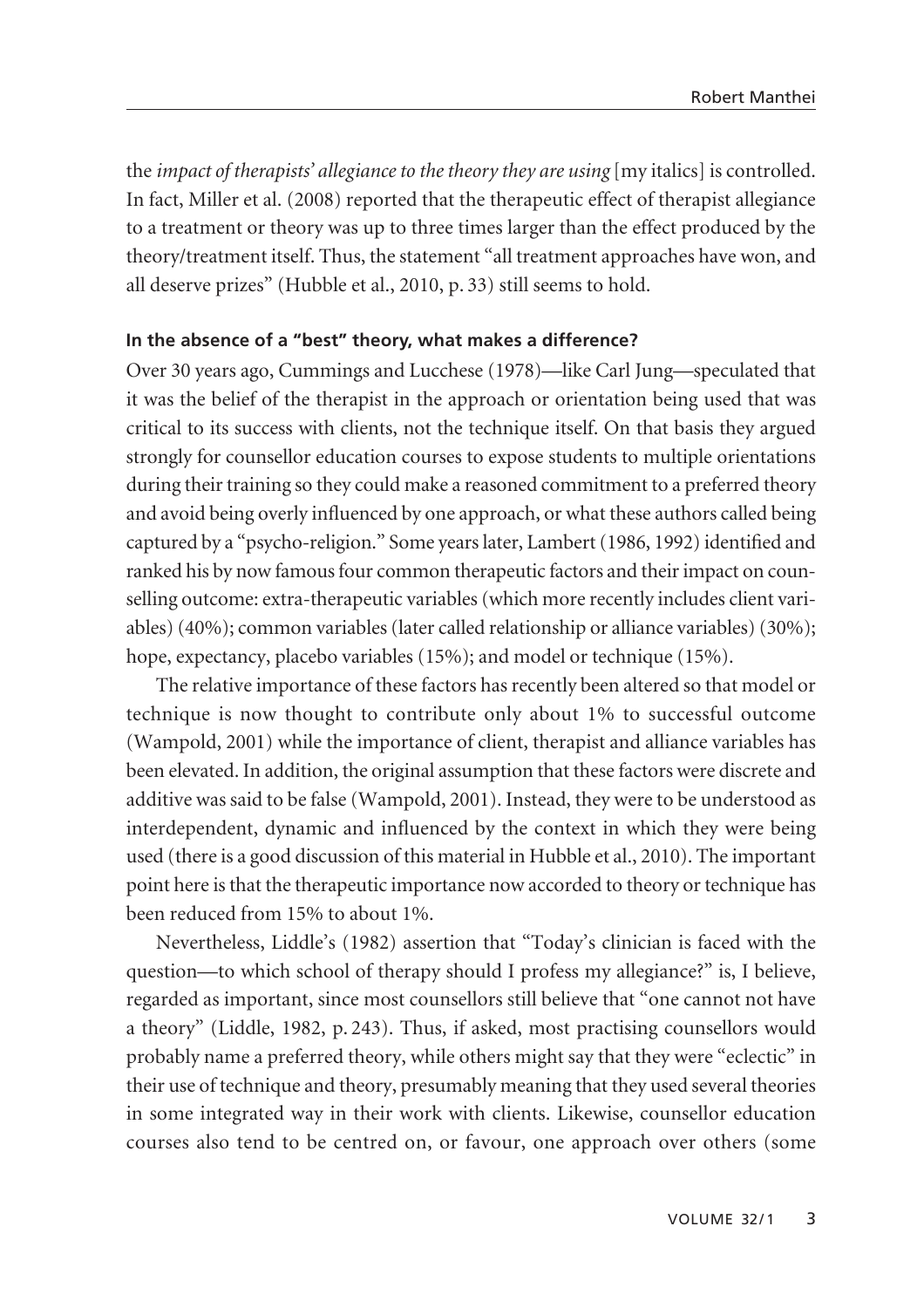exclusively so), even though students might be required to take a survey course of counselling theories as part of the programme using a standard text such as Corsini and Wedding's *Current Psychotherapies*(2005). However, if there are so many competing theories and little if any evidence that any one of them is more effective than the others, why, counsellors might ask, is it said to be important for them to develop a personal theory or align themselves with the one they believe to be the most effective? What do these alignments to a preferred theory actually mean, and how do they come about?

#### **How are preferences for a therapy formed?**

According to Guiffrida (2005), McConnaughy (1987), and others, if clients are to receive quality care, counsellors must have a theory of change, and that theory must have significant personal appeal to the counsellor and fit with their notions of how humans grow and change. Therefore, it seems important for both counsellors and educators to understand why a particular theory appeals to them and how their theory came to be chosen. The literature suggests that it is "the character and interpersonal style of the therapist that determine the nature of the therapy that is offered to clients," and that "the therapy strategies [used] are manifestations of the therapist's personality" (McConnaughy, 1987, p. 303). Norcross and Prochaska (1983) found that, for most therapists, personal values and philosophy were very influential when selecting a theoretical orientation. In effect, it seems prudent for both counsellors and educators to be clear about the part their own personal values play in how they work with clients or what they teach their students, and the theory to which they actively align themselves or how they orient their educational programme.

There are both personal accounts and research evidence illustrating how the personal influences the professional in this area. For example, Brown (2005) wrote revealingly about how she became a feminist therapist, citing the importance of such personal factors as family interactions, cultural background and context, and political and religious influences. The nature of these experiences led her to embrace feminist therapy. Ultimately, being a psychotherapist was an activity in which she truly knew herself and could learn things that were important to her. Leading multicultural psychologist Paul Pedersen discussed how his childhood, cultural background, family relationships, and travel experiences led to his professional commitment to multicultural counselling: "issues of spirituality and culture always seem to go together. My interest in one area led to interest in the other" (Cartwright & D'Andrea, 2005, p. 216).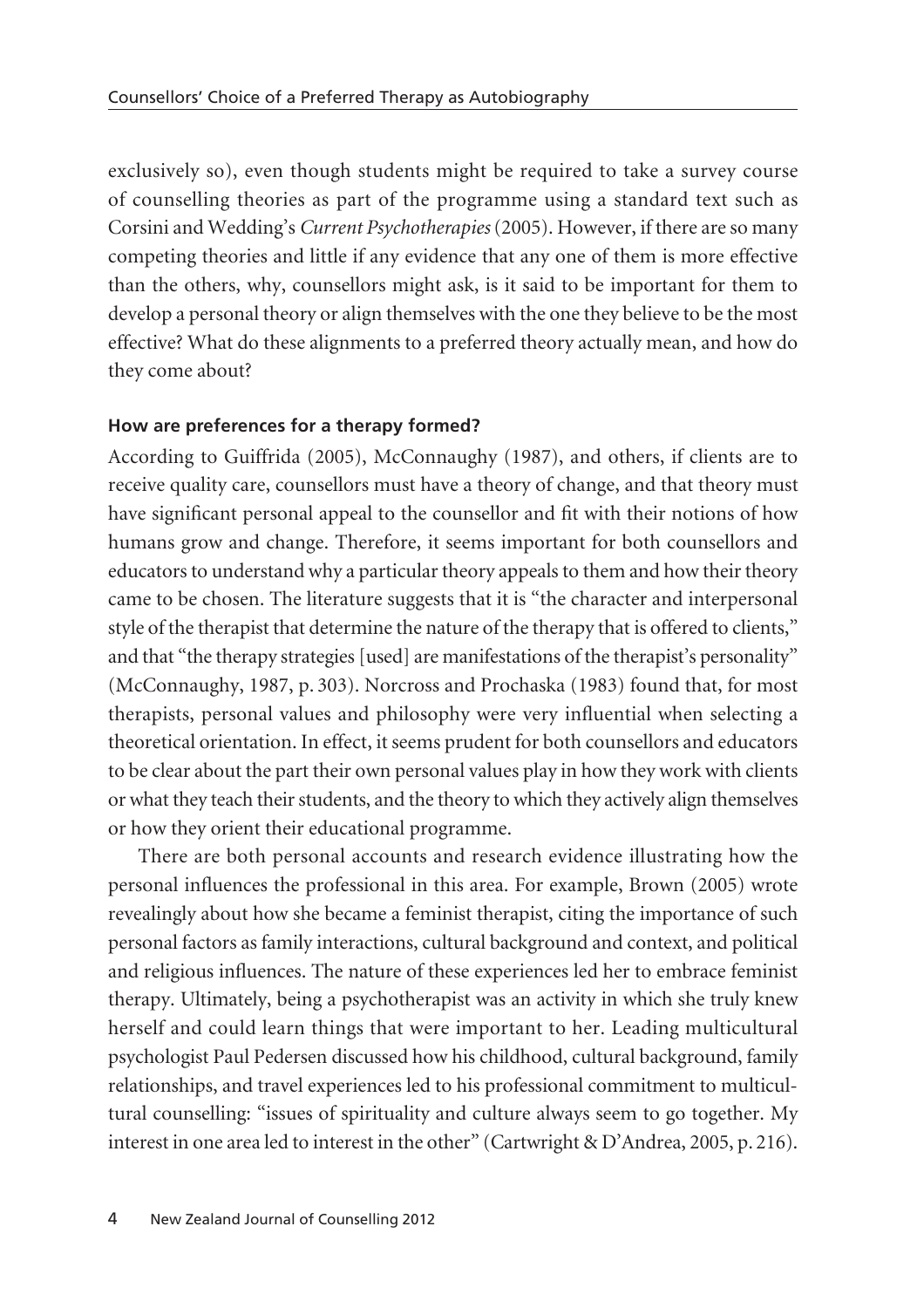In addition to such anecdotal information, there is research data to support the idea that therapists align themselves with a theory that closely matches their own personal values and beliefs. In a broad sense, such as when dealing with personal racial identity and prejudice, counsellors can be significantly influenced in their work with clients if often unconsciously—by their beliefs about people of another race. According to Hays and Chang (2003), there is good evidence for examining and contesting counsellors' racial identity development in their training to mitigate any negative effects of such beliefs on their counselling work. The personal, in other words, becomes manifest in how we work with our clients, and this would no doubt influence the theories we apply and how we apply them.

Norcross and Prochaska (1983) published one of the first empirical studies on the influence of counsellors' personal values on their preference for a particular theoretical orientation. After surveying a sample of 479 clinical psychologists, they found that two highly important determinants of theoretical orientation were counsellors' values and personal philosophy, and their life experiences. Rosin and Knudson (1986) interviewed two groups of 40 experienced clinical psychologists who were aligned with either psychotherapy or behaviourism about what influenced their theoretical orientations. There were several differences between the two groups. For example, personal reasons, such as trying to make sense of their own lives, were most important for the psycho therapists in choosing their orientation, whereas for the behaviourists, external reasons such as questioning the meaning of life or a global desire to help others were more important. In addition, several of the less experienced psychologists in the sample made this link explicit by commenting that they selected their training experience on the basis of their personal pre-existing preferences and biases.

In Australia, 103 psychologists who were aligned with one of four general orienta tions (cognitive behavioural, psychodynamic, family-systemic, and experiential) were interviewed about their choice of theoretical approach (Poznanski & McLennan, 2003). There were significant differences among the groups in the reasons they offered for choosing one approach over the others. Cognitive behaviourists cited the importance of their training and their natural problem-solving dispositions; psychodynamic therapists cited their own personal therapy and ongoing efforts at self-healing; family therapists cited their own families of origin and their belief in the family as a powerful formative system; experiential therapists cited their own life experiences and the meaning of those experiences. In addition, each of the groups "tended to be associated with a different cluster of [measured] personal characteristics" (p. 225). Finally, Vasco,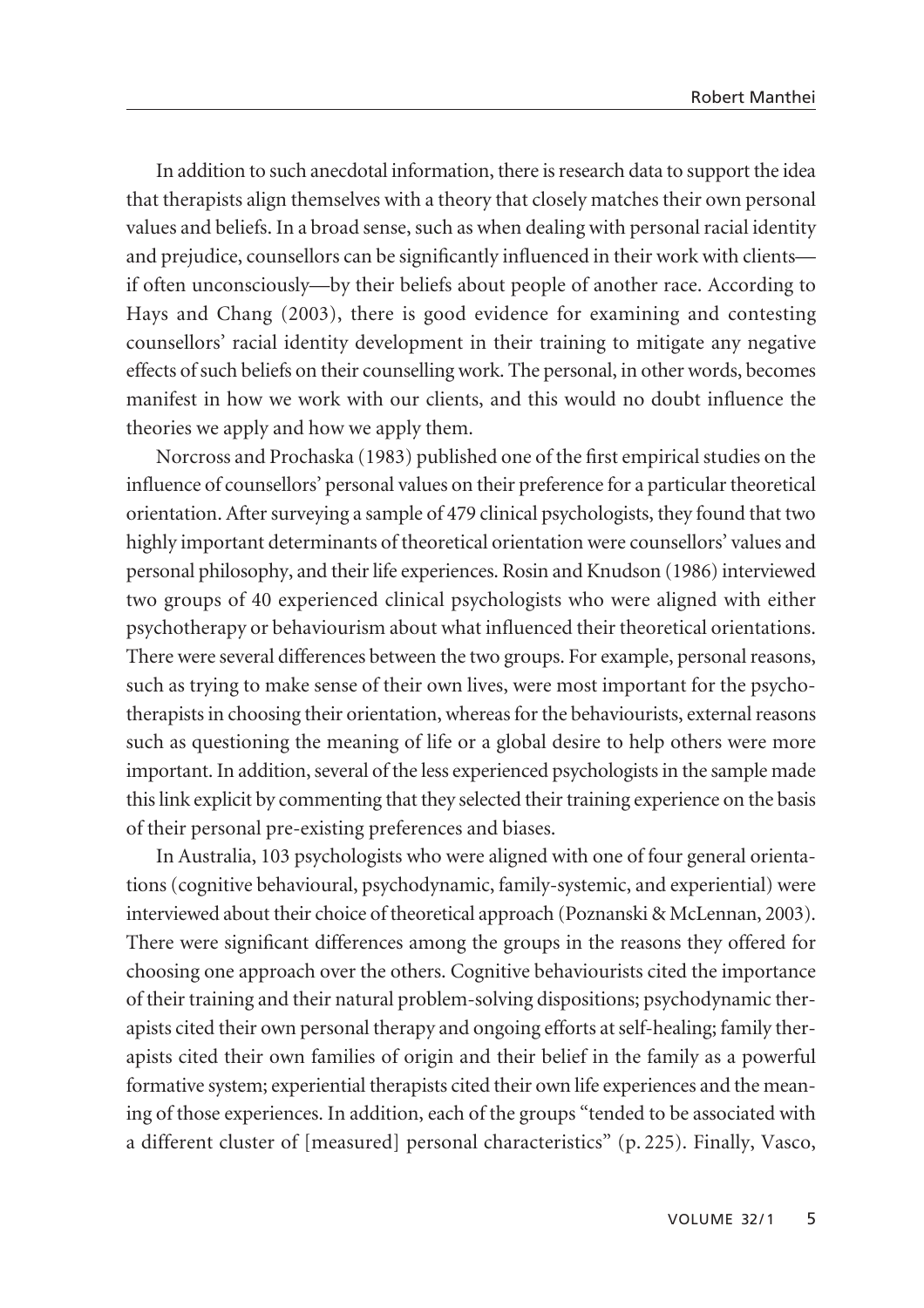Garcia-Margues, and Dryden (1993) studied the dissonance between the assumptions underlying therapists' preferred theories and their own personal values. A survey of 140 Portuguese therapists revealed that among the five "schools" of practitioners there was a significant negative correlation between practitioners' satisfaction with their theoretical orientation and the degree of dissonance between their personal values and those of their preferred theory. Such dissonance has long been thought to be associated with therapeutic ineffectiveness (Cummings & Lucchese, 1978). According to Vasco et al. (1993), one cause of this dissonance was "having not given enough weight to personal values in the selection of the initial theoretical orientation" (p. 191).

# **Why is the match between a counsellor's personal values and theory important?**

A close match between the personal and the theoretical becomes important in the absence of clear-cut evidence favouring one theory over any other. According to Hubble et al. (2010), how the "common factors" of client variables (the desires and preferences of the client), the counsellor (his or her skills and beliefs) and the therapeutic alliance (the interaction between client and counsellor) are blended in counselling will determine the outcome, and in the process of counselling "the faith of both the therapist and the client in the restorative power and credibility of the therapist's rationale and related rituals" (p. 37) are critical in fostering hope for improvement. The packaging (of healing rituals), as they say, is also important in encouraging positive expectations and building hope, and it is the counsellor's job to "present a cogent rationale to the client, offer an adequate explanation for the presenting problems, and implement a set of procedures consistent with the rationale and explanation to develop a properly working alliance" (p. 28). It follows that fostering hope in their clients would be more effective if counsellors believed in the efficacy of the approach they were using. Such belief can be generated by encouraging therapists "to give sizable weight to personal philosophy and values when selecting a theoretical orientation" (Vasco et al., 1993, p. 193). Interestingly, research has shown that even clients "may be predisposed to prefer a counseling approach that is consonant with their dominant epistemological commitment" (Lyddon, 1989, p. 427), which would be an argument for allowing clients to make an informed choice about the theory or model they preferred before beginning counselling.

In the absence of a close match between counsellors' personal values and therapeutic orientation, as happened to some New Zealand students learning cognitive therapy (Fraser & Wilson, 2011), the result was described as a "learning barrier."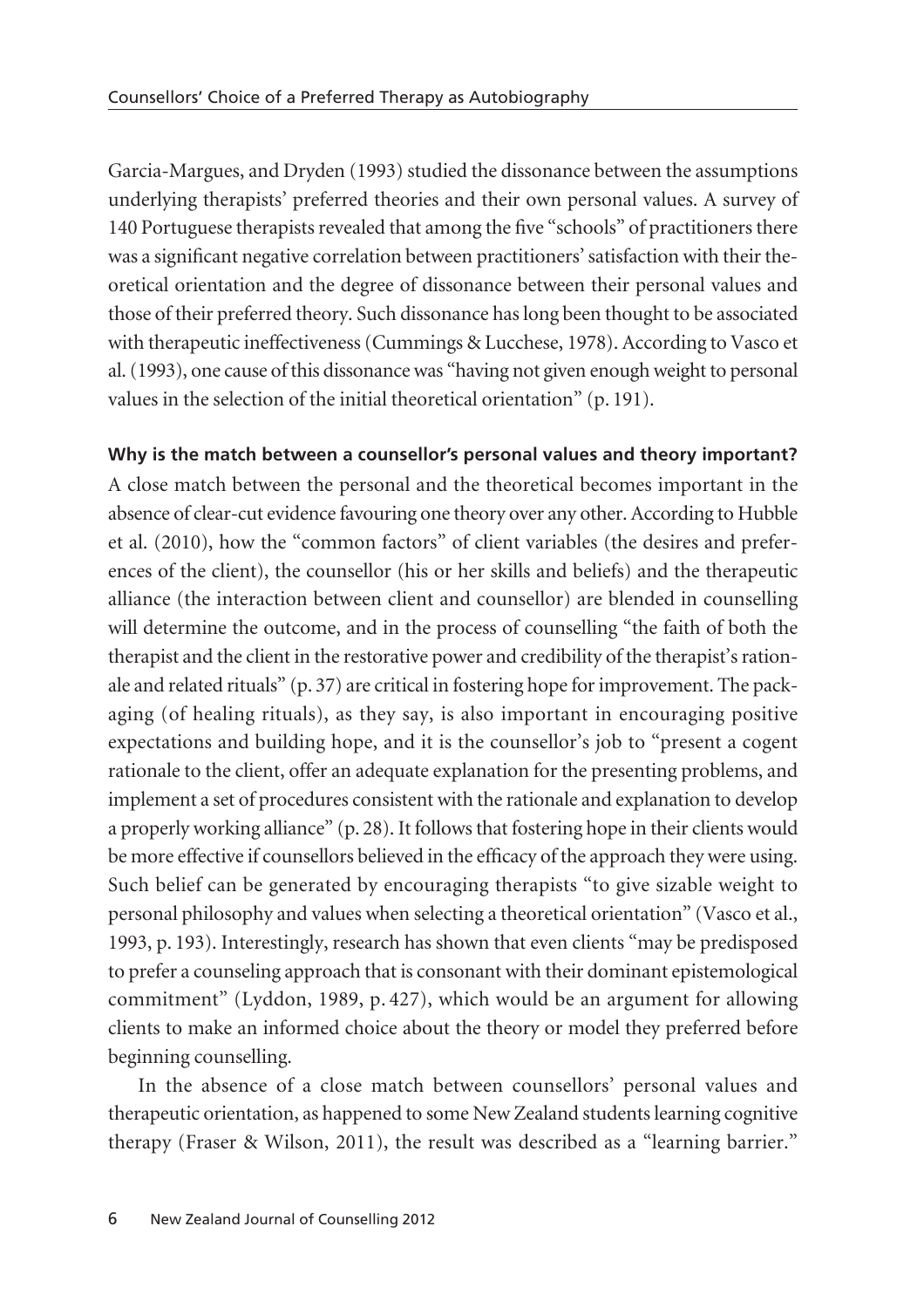When faced with such cognitive dissonance in their learning or their counselling work, Vasco et al. (1993) suggested that counsellors might adopt one of three responses: become even more entrenched (and unquestioning) in one's chosen approach (up to 50% of practitioners, according to McAuliffe and Eriksen [2000]); revise or enlarge one's theory or repertoire by adopting an eclectic approach; or abandon one's career. In regard to the second strategy, evidence from New Zealand and elsewhere shows that a substantial number of counsellors actually do change their personal values and theoretical orientations following training and over time (Beitman, Goldfried, & Norcross, 1989; Guiffrida, 2005; Guy, 1987; Vasco et al., 1993). However, it is not clear how often that change is triggered by dissonance (Fraser & Wilson, 2011; Guiffrida, 2005), or by normal professional growth as a result of age and clinical experience. Guiffrida (2005) and Skovholt and Ronnestad (1992) reported that the majority of counsellors eventually come to espouse a different theory from the one they were taught. While the percentage in New Zealand is lower, Miller (2010) also reported that 21% of counsellors initially trained in solution-focused therapy had changed orientation or incorporated other approaches into their way of working several years after completing their training. One can reasonably assume that for most counsellors, the move toward a new orientation is an attempt to more closely align their personal beliefs and clinical experiences with the needs of their clients and the approach(es)/techniques that they think best meet those needs.

### **How does counsellor education influence the selection of an orientation?**

In the research cited above, notably Brown (2005), Cartwright and D'Andrea (2005), Cummings and Lucchese (1978), McConnaughy (1987), Norcross and Prochaska (1983), Poznanski and McLennan (2003), and Rosin and Knudson (1986), it was suggested that counsellor training and attendant academic experiences are important to students, at least to some degree, in forming an allegiance to a theory. In New Zealand, both Fraser and Wilson (2011) and Miller (2010) have found the same. Miller (2010) surveyed 34 graduates of a solution-focused counsellor education programme about the factors that influenced their development as a counsellor. Predictably, training was said to have had a strong impact, with "clinical factors" (e.g., talking with lecturers and other counsellors, work done on placements), supervision of counselling while on the course and academic requirements (e.g., readings, assignments, library research) all being rated as important. However, as expected, students also rated events that happened outside of their training experience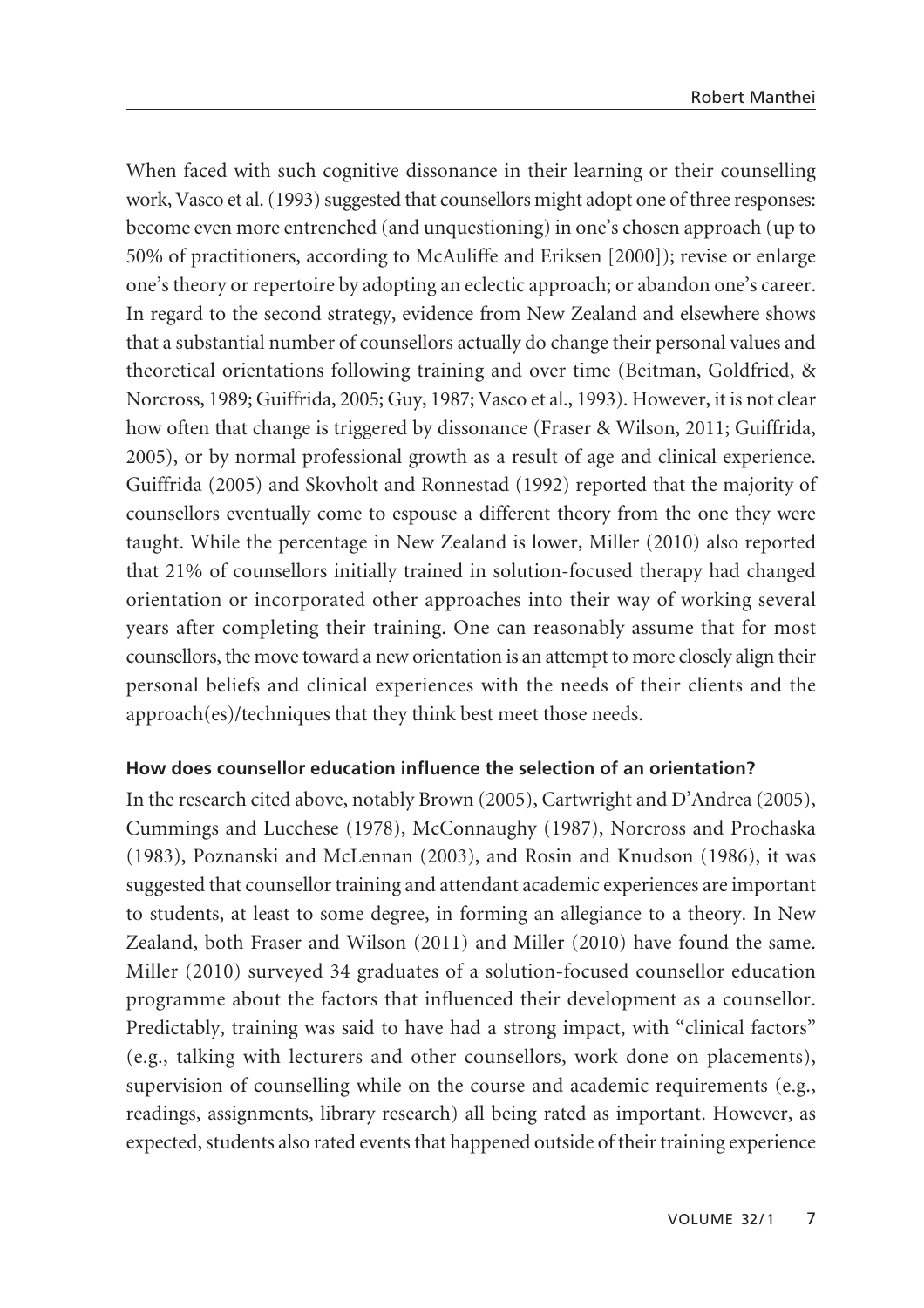as helpful in their development—experiences such as contact with their peers and personal life events.

McConnaughy (1987, p. 310) described this process of training influencing orientation as assisting "therapists in training to discover those techniques that are the best expressions of their individual selves." For some practitioners this influence is stronger than for others. Cognitive behaviourists, for example, cited a stronger academic influence than did psychotherapists (Poznanski & McLennan, 2003). This influence of training on choice seems reasonable and perhaps explains why so many notable counsellor educators advocate teaching a broad range of therapies in order to help students to understand and analyse the common and divergent elements among them. For example, Corey (2001) advocated teaching a broad survey of therapeutic approaches to enable students to gain a balanced view of the theories in order to begin integrating them into their own personal worldview. He cautioned that although this process could take years, failure to engage in it could result in what he called undisciplined eclecticism (p. 3). Ivey and Ivey (2007) illustrated a way of accomplishing this integration by means of matching a microskills analysis of several approaches to therapeutic interviewing with one's own natural use of those skills (see p. 490). The resulting "match" was said to be indicative of a counsellor's theoretical leaning.

### **Facilitating this personal exploration**

The process of counsellors' personal self-exploration into their own values, motives and assumptions about how and why other people need help with their problems has been called an "epistemological declaration" (Liddle, 1982, p. 247). The results of such self-examination become the counsellor's "own idiosyncratic statement of what we know and how we know it, what and how we think, and what and how we make the clinical decisions we do." Ultimately, the result of such an examination will be "to make a particular orientation more tantalizing than others" (Vasco et al., 1993, p. 182) and to lead counsellors to "use [existing] therapy strategies in ways that suit their individual styles" (p. 310). This declaration ought to be carried out not just once, but periodically, because counsellors' values and beliefs—about themselves and about their work with clients—can change with time and experience. In this way, choice of a therapy, or alignment with a particular approach, becomes *autobiographical*: that is, the chosen theory says or reveals more about a counsellor's personal beliefs and values than it does about the current standing of that theory as a method of helping.

This notion of *choice-of-therapy as autobiography* has several practical implications.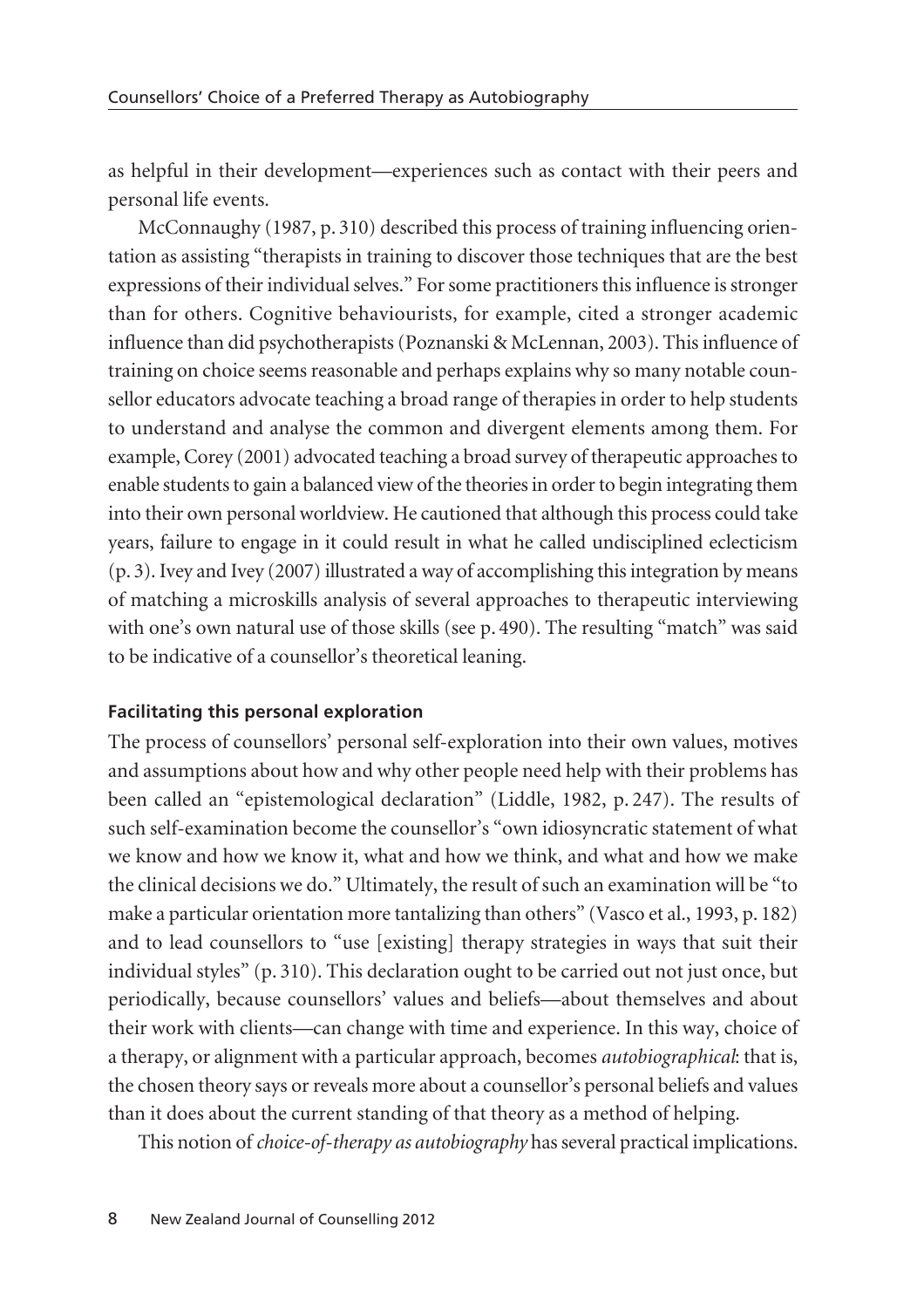# *Implications for counsellor educators*

- It is suggested that prospective students be fully informed about the training course and its orientation so that they can decide whether it matches their personal values and beliefs before they apply for admission (Poznanski & McLennan, 2003).
- The course should include a survey of at least several mainstream theories in a way that highlights their similarities and differences (Corey, 2001; Cummings & Lucchese, 1978; McConnaughy, 1987). How this is done and sequenced in the course curriculum is itself a topic of considerable discussion (see, for example, Fraser & Wilson, 2011; Guiffrida, 2005; Winslade, Monk, & Drewery, 1997).
- Counsellor educators should themselves be clear about their biases and preferences for particular theories and be open with their students about the reasons for their preferred orientation (Vasco et al., 1993). By "thinking aloud" on these matters, students can be helped to gain insight into an educator's beliefs and values and how their own values may be similar or different (Manthei, 1997).
- Educators should alter their expectations that students can "develop a personal theory of counselling" to one of expecting students to know and understand their own personal beliefs and values and how closely those match the assumptions of the various theories they are studying (Vasco et al., 1993). This would be a more realistic goal for them.

# *Implications for counselling students*

- Students should be encouraged to understand that their personal values, philosophical ideals, worldview and life experiences all "combine to make a particular orientation more tantalizing than others" (Vasco et al., 1993, p. 182).
- They should be encouraged to engage in the process of *epistemological declaration* (Liddle, 1982) before aligning themselves with a particular theory. This process includes several areas to explore and questions to answer:
	- The values, attitudes and beliefs that presently shape students' views of counsel ling and how it should be conducted. Where did these views originate? How do they translate into practices with clients? How do they govern the students' aims or goals for clients?
	- Possible influences from their childhood, adolescence, family circumstances, and life experiences in adulthood.
	- The influence of their country of origin, cultural background, worldview and religious experiences on values and beliefs regarding "helping."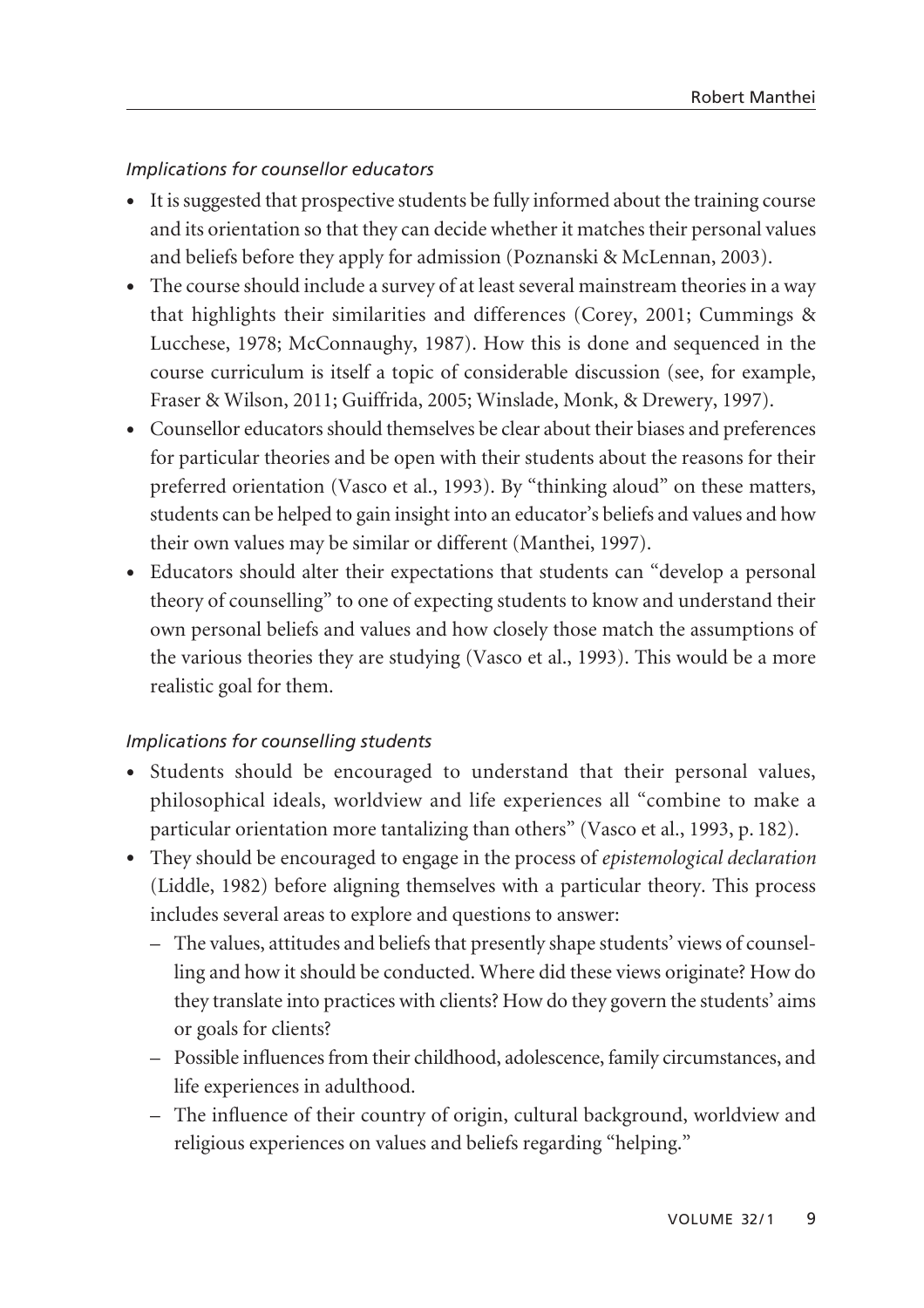– Key people who were influential to them when they were growing up, gaining an education, when working or recreating, or as their own therapists. Why was this so?

– Current beliefs about counselling, the role of a counsellor, and the aims of helping. In the end, "no matter which approach therapists adopt, they use therapy strategies in ways that suit their individual styles" (McConnaughy, 1987, p. 310) and that realisation is important in becoming an effective counsellor.

# References

- Ahu, H., & Wampold, B. E. (2001). Where oh where are the specific ingredients? A metaanalysis of component studies in counselling and psychotherapy. *Journal of Counseling Psychology, 48*, 251–257.
- Beitman, M. D., Goldfried, M. R., & Norcross, J. C. (1989). The movement toward integrating the psychotherapies: An overview. *American Journal of Psychiatry, 146*, 138–147.
- Brown, L. S. (2005). Don't be a sheep: How this eldest daughter became a feminist therapist. *Journal of Clinical Psychology, 61*, 949–956.
- Cartwright, B. Y., & D'Andrea, M. (2005). A personal journey toward culture-centered counselling: An interview with Paul Pedersen. *Journal of Counseling and Development, 83*, 214–221.
- Cooper, M. (2008). *Essential research findings in counselling and psychotherapy: The facts are friendly.* London, England: Sage.
- Corey, G. (2001). *Theory and practice of counseling and psychotherapy*. Belmont, CA: Wadsworth/Thomson Learning.
- Corsini, R. J., & Wedding, D. (2005). *Current psychotherapies* (8th ed.). Itasca, IL: F. E. Peacock.
- Cummings, N. A., & Lucchese, G. (1978). Adoption of a psychological orientation: The role of the inadvertent. *Psychotherapy: Theory, Research, and Practice, 15*, 323–328.
- Fraser, N., & Wilson, J. (2011). Students' stories of challenges and gains in learning cognitive therapy. *New Zealand Journal of Counselling, 31*(2), 79–95.
- Guiffrida, D. A. (2005). The emergence model: An alternative pedagogy for facilitating selfreflection and theoretical fit in counselling students. *Counselor Education and Supervision, 44*(3), 201–213.
- Guy, J. D. (1987). *The personal life of the psychotherapist*. New York, NY: Wiley.
- Hays, D. G., & Chang, C. Y. (2003). White privilege, oppression, and racial identity development: Implications for supervision. *Counsellor Education and Supervision, 43*, 134–145.
- Henrik, R. (Ed.). (1980). *The psychotherapy handbook: The A-Z handbook to more than 250 psychotherapies as used today*. New York, NY: New American Library.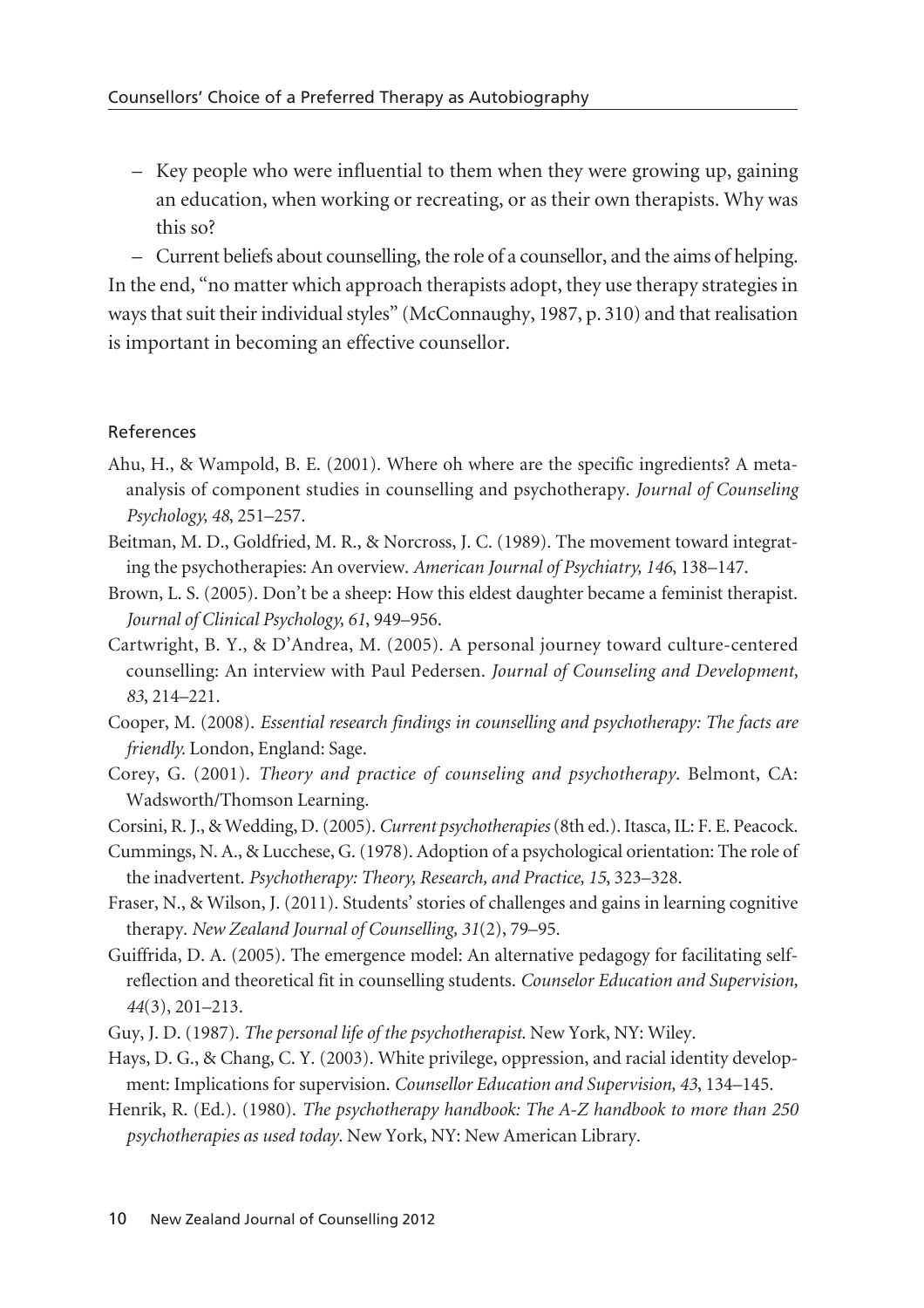- Hubble, M. A., Duncan, B. L., Miller, S. D., & Wampold, B. E. (2010). Introduction. In B. L. Duncan, S. D. Miller, B. E. Wampold, & M. A. Hubble (Eds.), *The heart and soul of change: Delivering what works in therapy* (2nd ed.; pp. 23–46). Washington, DC: American Psychological Association.
- Ivey, A. E., & Ivey, M. B. (2007). *Intentional interviewing and counseling: Facilitating client development in a multicultural society* (6th ed.). Belmont, CA: Thomson Brooks/Cole.
- Lambert, M. J. (1986). Implications of psychotherapy outcome research for eclectic psychotherapy. In J. C. Norcross (Ed.), *Handbook of eclectic psychotherapy* (pp. 436–462). New York, NY: Brunner/Mazel.
- Lambert, M. J. (1992). Implications of psychotherapy outcome research for psychotherapy integration. In J. C. Norcross & M. R. Goldfried (Eds.), *Handbook of psychotherapy integration* (pp. 94–129). New York, NY: Basic Books.
- Liddle, H. A. (1982). On the problems of eclecticism: A call for epistemologic clarification and human-scale theories. *Family Process, 21*, 243–250.
- Luborsky, L., Singer, B., & Luborsky, L. (1975). Comparative studies of psychotherapies: Is it true that "everyone has won and all must have prizes?" *Archives of General Psychiatry, 32*, 995–1008.
- Lyddon, J. J. (1989). Personal epistemology and preference for counseling. *Journal of Counseling Psychology, 36*, 423–429.
- MacLennan, N. (1996). *Counselling for managers*. Aldershot, England: Gower.
- Manthei, R. J. (1997). *Counselling: The skills of finding solutions to problems.* Auckland, New Zealand: Addison Wesley Longman.
- McAuliffe, G., & Eriksen, K. (2000). *Preparing counsellors and therapists: Creating constructivist and developmental programs.* Virginia Beach, VA: Donning Company.
- McConnaughy, E. A. (1987). The person of the therapist in psychotherapeutic practice. *Psychotherapy, 24*, 303–314.
- Miller, J. H. (2010). Does teaching a solution-focused model of counselling work? A followup of graduates. *Counselling and Psychotherapy Research, 10*(3), 173–182.
- Miller, S. D., Wampold, B., & Varhely, K. (2008). Direct comparisons of treatment modalities for youth disorders: A meta-analysis. *Psychotherapy Research, 18*(1)*,* 5–14.
- Norcross, J. C., & Prochaska, J. O. (1983). Clinicians' theoretical orientations: Selection, utilization, and efficacy. *Professional Psychology: Research and Practice, 14*(2), 197–208.
- Pelling, N., Bowers, R., & Armstrong, P. (2006). *The practice of counselling*. South Melbourne, Australia: Thomson.
- Poznanski, J. J., & McLennan, J. (2003). Becoming a psychologist with a particular theoretical orientation to counselling practice. *Australian Psychologist, 38*(3), 223–226.
- Rosin, S. A., & Knudson, R. M. (1986). Perceived influence of life experiences on clinical psychologists' selection and development of theoretical orientations. *Psychotherapy, 23*(3), 357–362.